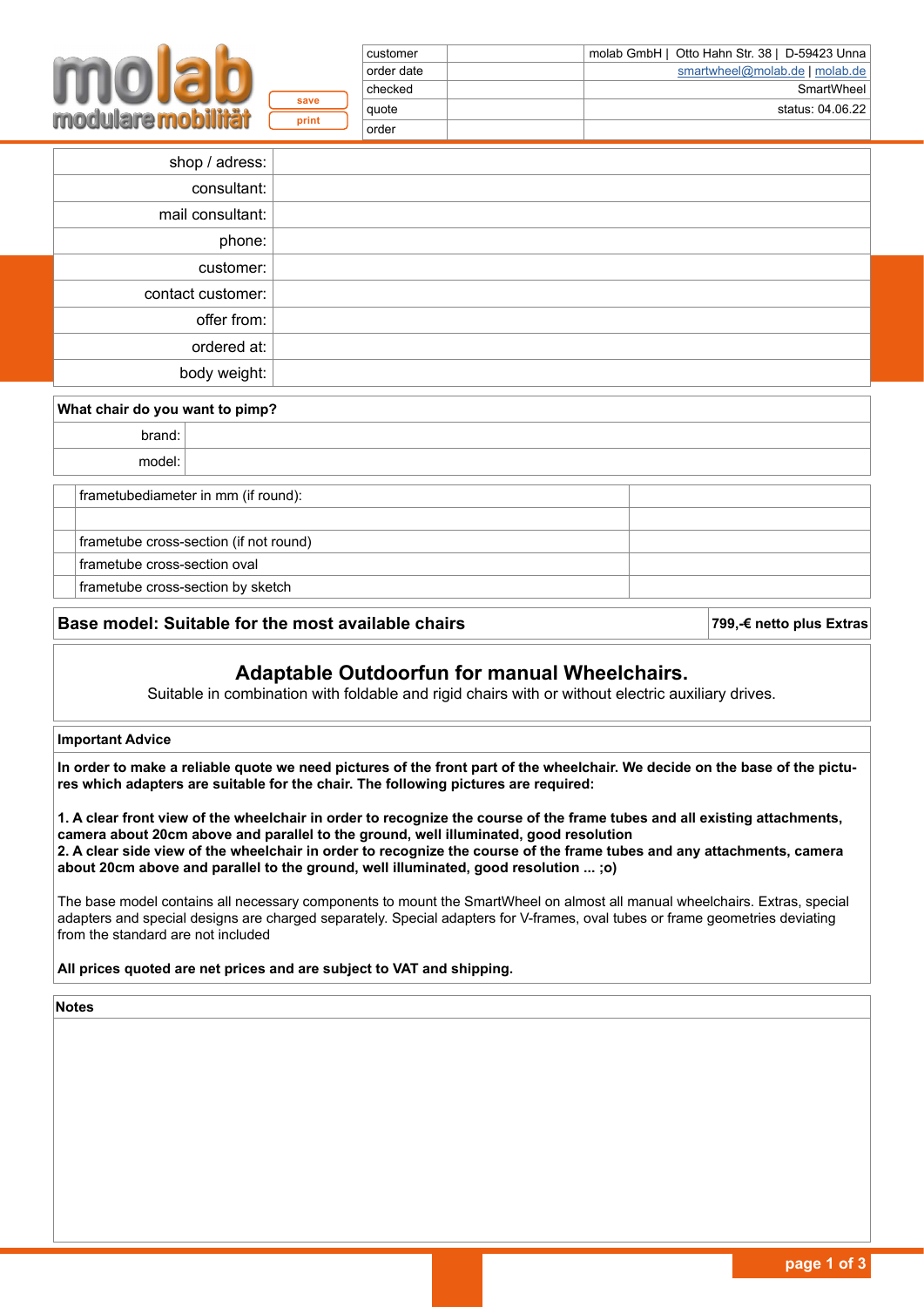# **MOLab**

**print save**

| customer   | molab GmbH   Otto Hahn Str. 38   D-59423 Unna |
|------------|-----------------------------------------------|
| order date | smartwheel@molab.de   molab.de                |
| checked    | SmartWheel                                    |
| quote      | status: 04.06.22                              |
| order      |                                               |

| Art.no. | <b>Article selection/version</b>                                                                                                                                                                                          | <b>Price</b> |
|---------|---------------------------------------------------------------------------------------------------------------------------------------------------------------------------------------------------------------------------|--------------|
|         | Custom-made frame adapter, price according to effort                                                                                                                                                                      |              |
|         | Wheel adapter custom-made, price according to effort                                                                                                                                                                      |              |
|         | Frame adapter for V-frame (frame with draw-in), black, incl. clamps                                                                                                                                                       | 99,95 €      |
|         | Inlays for Oval Frame Tubes (for Sopur Helium or similar)                                                                                                                                                                 | 99,95 €      |
|         | Double bridge for Talker, photo tripod, therapy table etc. (conflict with front packer possible)                                                                                                                          | 119,95€      |
|         | Mudguard                                                                                                                                                                                                                  | 49,90 €      |
|         | Track locking: Lockable directional stability via locking bolts (not in combination with a luggage carrier)                                                                                                               | 99,90 €      |
|         | Track stabilization: Stepless adjustable directional stability                                                                                                                                                            | 119,90 €     |
|         | Heavy duty wheel: Rolling resistance optimized for heavy loads, extra stable, incl. heavy duty fork                                                                                                                       | 99,95 €      |
|         | Luggage carrier for shopping etc. Standard size (approx. $W = 41$ cm x L = 40cm), screwed                                                                                                                                 | 249,95€      |
|         | Luggage carrier for shopping etc. Standard size (about $W = 41$ cm x L = 40cm), plug in                                                                                                                                   | 299,95€      |
|         | Luggage carrier, custom made, price according to time and effort                                                                                                                                                          |              |
|         | Adapter for MaxiCosi infant shell, detachable, for mounting on luggage carrier                                                                                                                                            | 229,00 €     |
|         | Converts wheelchair into bicycle trailer: drawbar incl. coupling to the seat tube. Connects bike and SmartWheel.<br>Maximum load capacity 80kg. We recommend the use of a wheelbase extension to increase tipping safety. | 649,00€      |
|         |                                                                                                                                                                                                                           |              |
|         |                                                                                                                                                                                                                           |              |
|         |                                                                                                                                                                                                                           |              |

| StrapOnWheelz - the perfect addition for soft surfaces such as beach, snow and lawn |                                                                                                          |          |  |  |
|-------------------------------------------------------------------------------------|----------------------------------------------------------------------------------------------------------|----------|--|--|
| Art.no.                                                                             | <b>Article selection/version</b>                                                                         | Price    |  |  |
|                                                                                     | 20" = 58,5cm/23,03 inch (inflated, measured on tyres) StrapOnWheelz for 18-20" drive wheels              | 649,00 € |  |  |
|                                                                                     | $24^{\circ}$ = 68.0cm/26.80 inch (inflated, measured on tyres) StrapOnWheelz for 22-24 drive wheels      | 649,00 € |  |  |
|                                                                                     | 26" = 75.0cm/29.50 inch (inflated, measured on tyres) StrapOnWheelz for 26" drive wheels                 | 649.00 € |  |  |
|                                                                                     | Drive wheels Replacement kit (to change the StrapOnWheelz faster)                                        | 450,00 € |  |  |
|                                                                                     | Drive wheels Replacement kit for molab disc brake (Change with a single handgrip via quick-release axle) | 550,00 € |  |  |
|                                                                                     |                                                                                                          |          |  |  |
|                                                                                     |                                                                                                          |          |  |  |
|                                                                                     |                                                                                                          |          |  |  |
|                                                                                     |                                                                                                          |          |  |  |

| <b>Wheel Designs SmartWheel</b> |                                                              |          |  |  |
|---------------------------------|--------------------------------------------------------------|----------|--|--|
| Art.no.                         | Article selection/version                                    | Price    |  |  |
|                                 | Rim in open version, aluminium, powder coat black structured |          |  |  |
|                                 | Rim in open version, carbon                                  | 299,95 € |  |  |
|                                 | Rim in closed version, aluminium, black structure            | 29,90 €  |  |  |
|                                 | Rim in closed version, carbon                                | 299,95 € |  |  |
|                                 |                                                              |          |  |  |
|                                 |                                                              |          |  |  |
|                                 |                                                              |          |  |  |
|                                 |                                                              |          |  |  |